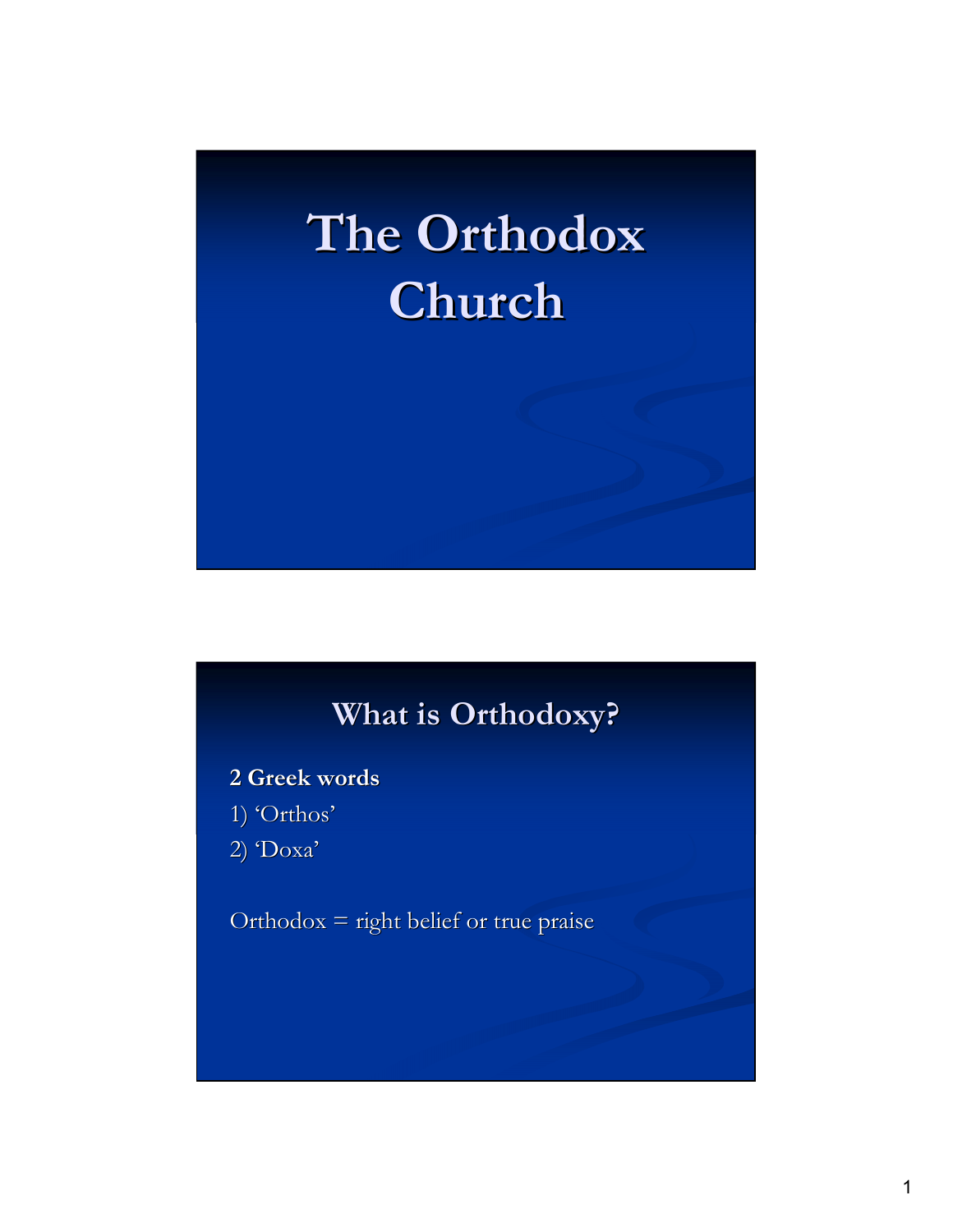#### **What is the Church?**

1) Greek word for Church  $'Ecclesia' =$  the called out

2) The Church is people not a building (1st 350 years, Christians did not own Church buildings)

If you are part of the Church, then you have been "called out of the world."

3) Basic understanding of Church – a people holy and set apart for the Lord

### Life of the Early Church

**"They devoted themselves to the apostles teaching and fellowship to the breaking of bread and the prayers." Acts 2:42**

- **1) Apostles teaching-** Teachings handed down by our Lord to the Apostles
- **2) Fellowship –** The unity of believers
- **3) Breaking of the bread-** The Eucharist
- **4) The Prayers-** The Old Testament (Psalms) & Liturgical prayers of the Church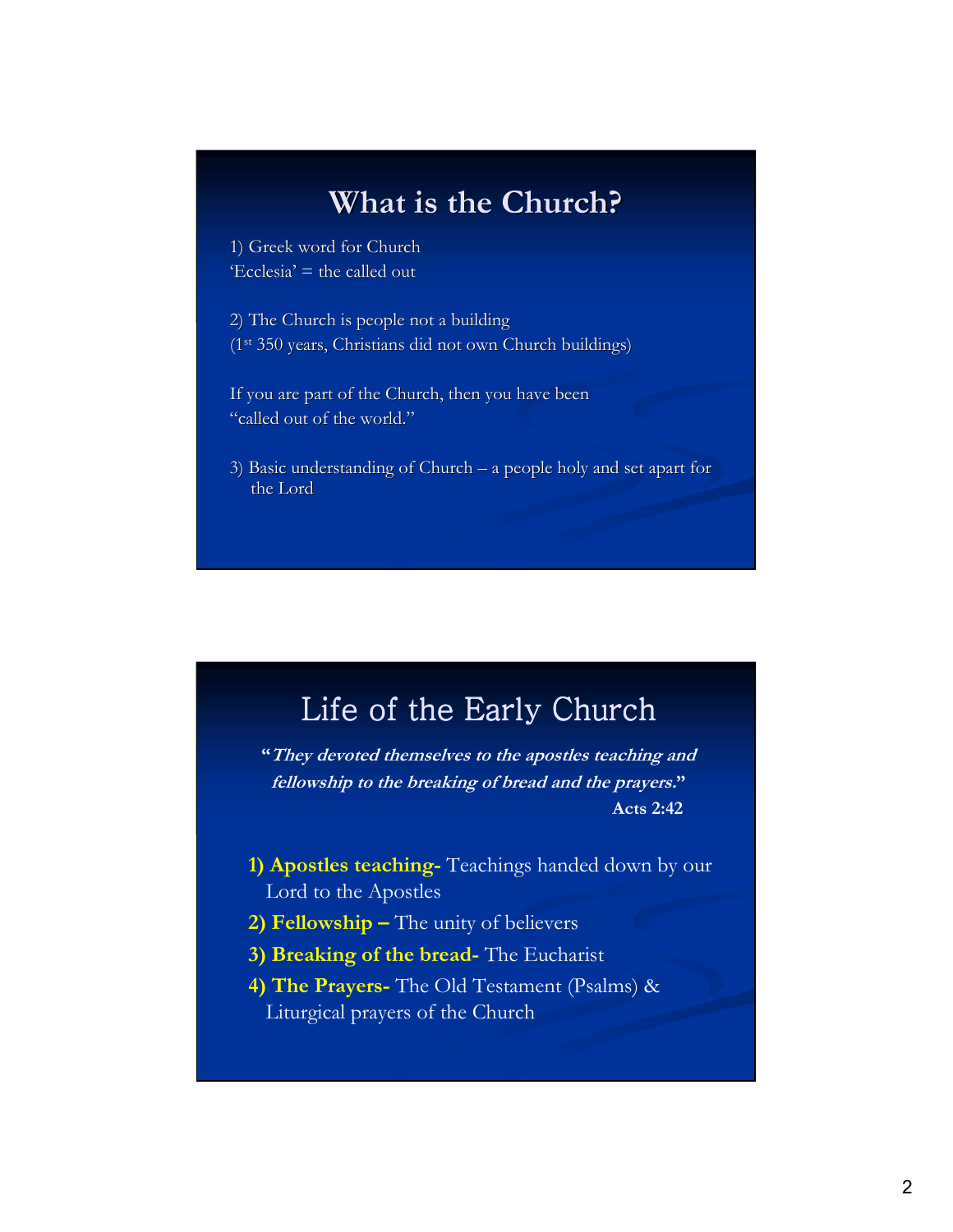### **The Ecumenical Councils**

- During the first 3 centuries the Church underwent persecutions but kept growing.
- In 312 A.D., Emperor Constantine recognized Christianity as the official religion and he himself became the first Christian emperor of the Roman Empire.
- Church flourished through the centuries, but growth led to an increase of differences in ideologies.
- $\blacksquare$  The Church saw it necessary to make definitive statements of what the Church affirms to be as true and not true.

#### **Council of Nicaea (325 A.D.)**

- **Main Issue/Concern:** Is Christ really divine?
- **Heretic:** Arius, a priest from Alexandria (Egypt)
	- Taught that Jesus was not divine
	- Taught that Jesus was only a created being, and not equal to the Father.
- *Defender: St. Alexander*, bishop of Alexandria, and *St. Athanasius the Great*.
	- Church teaches that Jesus is Divine, co-equal with the Father.
	- Drafted original form of Nicene Creed.
	- Current churches who fall into the Arian Heresy: Arians, Unitarians, Mormons (Church of Latter Day Saints), Jehovah Witnesses.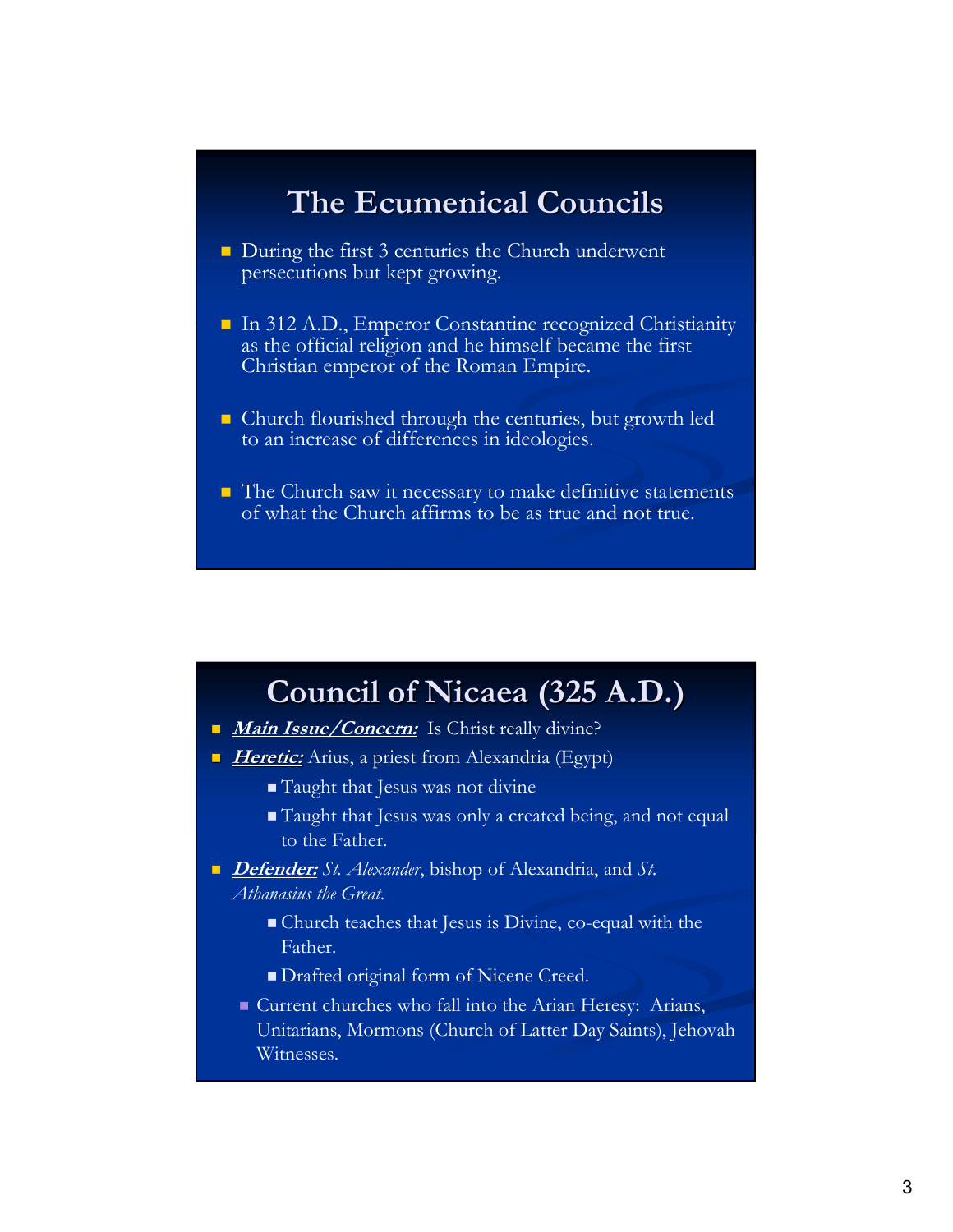### **Council of Constantinople (381 A.D.)**

- **Main Issue/Concern:** Is the Spirit divine?
- *Heretics: Macedonians*, also called *Pneumatachians* (spirit-fighters)
	- The Arian controversy continued with people still trying to deny the teaching of the Trinity.
	- $\blacksquare$  By 360 A.D. most people accepted that Jesus was divine, but now started to teach that the Holy Spirit was not Divine, because the Nicene Creed did not stress it.
- **Defender:** St. Gregory the Theologian
	- Taught that the Church believes and confesses that the Holy Spirit is equal to the Father and the Son.
	- The paragraph regarding the Holy Spirit was added to the Creed.